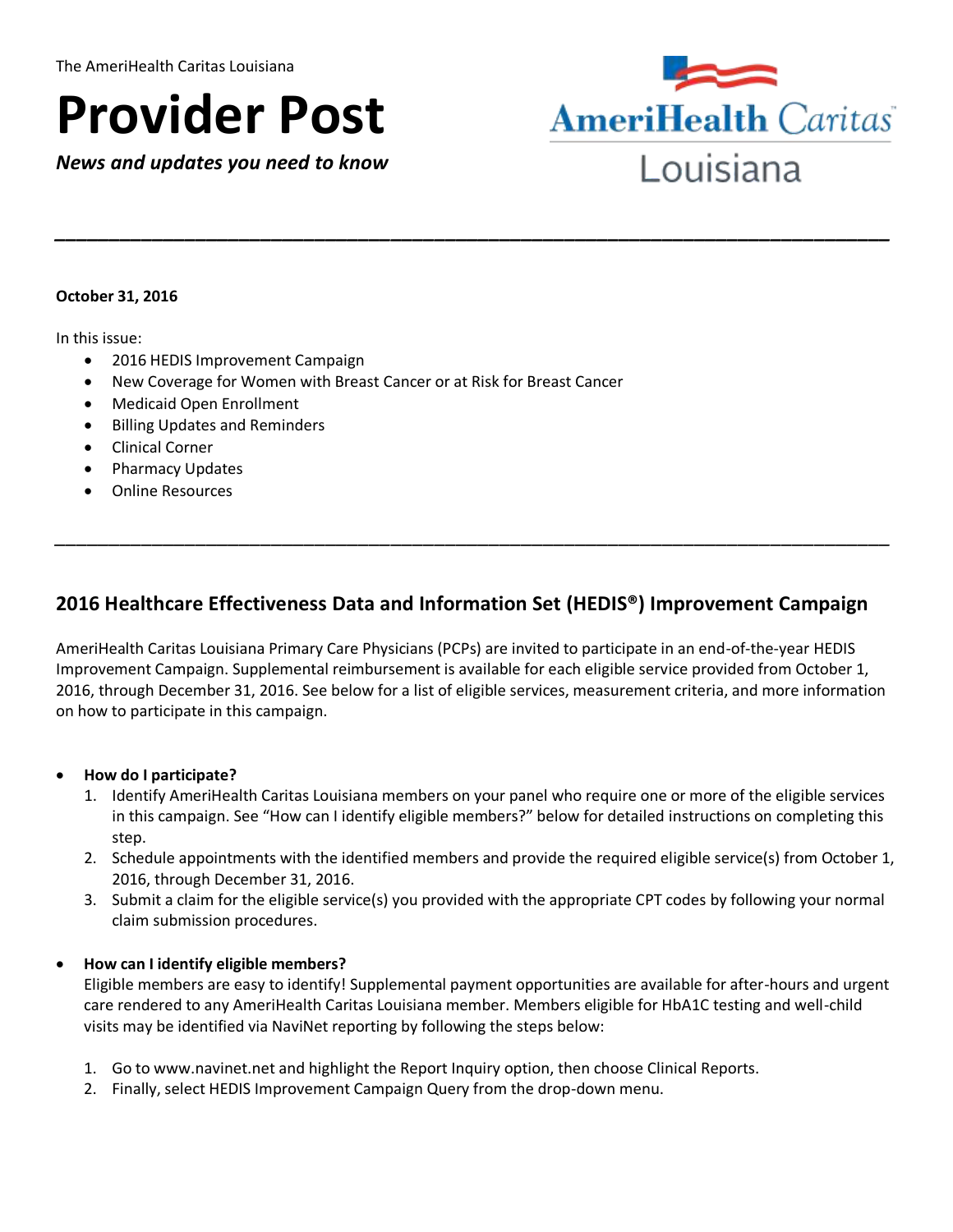In addition to on-demand reporting, you will also see pop-up alerts upon checking member eligibility. These alerts indicate when a member is due to receive a service and will also show whether or not a needed service is included in this campaign.

#### **When and how is the supplemental reimbursement paid?**

 Supplemental reimbursement is based on claims data submitted for the panel members identified. Supplemental reimbursement is available for each HbA1C test and well-child visit listed below. For the after-hours and urgent care prevention incentives, supplemental reimbursement is available for providing these services to all AmeriHealth Caritas Louisiana members as set forth below. Supplemental reimbursement will be paid in two installments during the first and second quarters of 2017. Payment information will identify the services provided to eligible members for which the supplemental reimbursement is attributable.

#### **How are members engaged during this campaign?**

 During the campaign, AmeriHealth Caritas Louisiana members who need one or more of the eligible services will receive a letter and an automated phone call from the health plan, encouraging them to contact their PCP's office and schedule the needed service(s). Members who receive certain eligible service(s), indicated by an asterisk (\*) below, at any time from October 1, 2016, through December 31, 2016, will also receive a gift card.

| 2016 HEDIS Improvement Campaign Eligible Services                             |                                                                                                                                                                                                                                         |                                    |                                                            |  |
|-------------------------------------------------------------------------------|-----------------------------------------------------------------------------------------------------------------------------------------------------------------------------------------------------------------------------------------|------------------------------------|------------------------------------------------------------|--|
| <b>Eligible service</b>                                                       | <b>Description</b>                                                                                                                                                                                                                      | <b>CPT</b> code                    | <b>Supplemental</b><br>reimbursement                       |  |
| *Comprehensive<br>diabetes care<br>(HbA1C test)                               | Eligible members $18 - 75$ years of age with<br>diabetes (type 1 and type 2) who had a<br>hemoglobin A1C (HbA1C) test from October 1,<br>2016, through December 31, 2016.                                                               | 83036                              | \$15 is available<br>for each eligible<br>service provided |  |
| *Adolescent well care                                                         | Eligible adolescent members $12 - 21$ years of age<br>who had at least one comprehensive well care<br>visit with a PCP or an obstetrician and<br>gynecologist (OB/GYN) practitioner from October<br>1, 2016, through December 31, 2016. | $99384 - 99385$<br>$99394 - 99395$ | \$15 is available<br>for each eligible<br>service provided |  |
| *Well-child visits in<br>the third, fourth, fifth,<br>and sixth years of life | Eligible members $3 - 6$ years of age who had at<br>least one comprehensive well-care visit with a<br>PCP or pediatric practitioner from October 1,<br>2016, through December 31, 2016.                                                 | $99382 - 99383$<br>$99392 - 99393$ | \$15 is available<br>for each eligible<br>service provided |  |
| Well-child visits in the<br>first 15 months of life                           | Eligible members in the first 15 months of life<br>who had at least one comprehensive well-care<br>visit with a PCP or pediatric practitioner from<br>October 1, 2016, through December 31, 2016.                                       | $99381 - 99382$<br>99391 - 99392   | \$15 is available<br>for each eligible<br>service provided |  |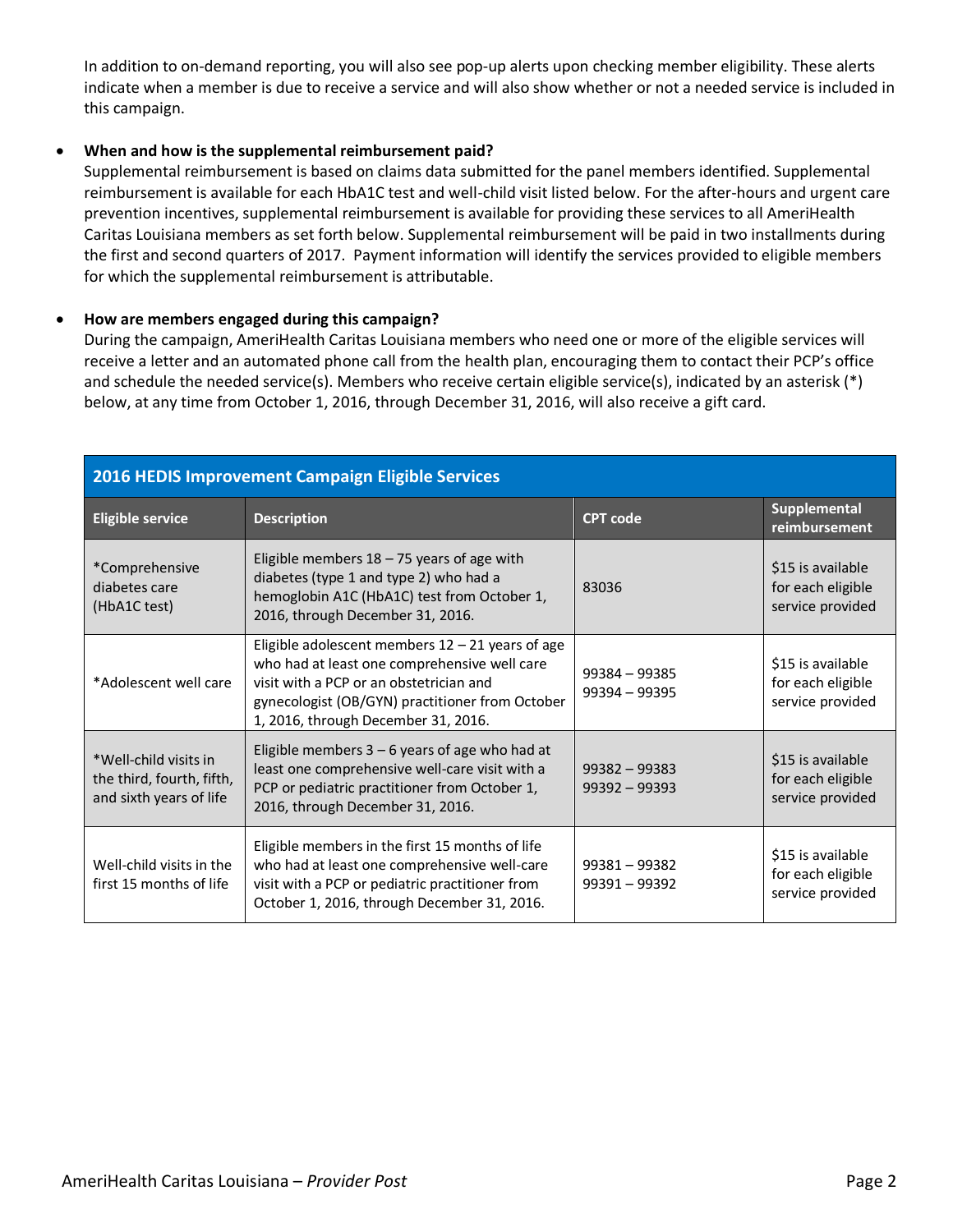| <b>After Hours Care Incentive for PCPs</b><br>To improve access to quality care and decrease emergency department utilization for non emergent care |                                                                                                                                                                                                                                                                  |                                                                                                                                                                                                                                      |                                                                           |  |
|-----------------------------------------------------------------------------------------------------------------------------------------------------|------------------------------------------------------------------------------------------------------------------------------------------------------------------------------------------------------------------------------------------------------------------|--------------------------------------------------------------------------------------------------------------------------------------------------------------------------------------------------------------------------------------|---------------------------------------------------------------------------|--|
| <b>Eligible service</b>                                                                                                                             | <b>Description</b>                                                                                                                                                                                                                                               | <b>CPT</b> code                                                                                                                                                                                                                      | <b>Supplemental</b><br>reimbursement                                      |  |
| After-hours care                                                                                                                                    | Participating PCPs, including federally qualified<br>health centers (FQHCs) and rural health centers<br>(RHCs), are eligible for an after-hours incentive<br>payment for services from October 1, 2016,<br>through December 31, 2016.                            | 99050 - Service(s) provided in<br>the office at times other than<br>regularly scheduled office<br>hours, or days when the office<br>is normally closed (e.g.,<br>holidays, Saturday or Sunday),<br>in addition to the basic service. | \$10 in addition to<br>the contracted<br>rate for after-<br>hour services |  |
| Urgent care<br>provided in an<br>office setting<br>(emergency room<br>prevention visits)                                                            | Participating PCPs, including federally qualified<br>health centers (FQHC), are eligible for an<br>emergency room visit prevention incentive<br>payment for providing urgent services during<br>office hours from October 1, 2016, through<br>December 31, 1016. | $99051 -$ Service(s) – usually<br>urgent in nature – provided in<br>the office during regularly<br>scheduled evening, weekend or<br>holiday office hours, in addition<br>to basic service.                                           | \$10 in addition to<br>the contracted<br>rate for after-<br>hour services |  |

# **Louisiana Medicaid adds new coverage for women with breast cancer or at risk for breast cancer**

*\_\_\_\_\_\_\_\_\_\_\_\_\_\_\_\_\_\_\_\_\_\_\_\_\_\_\_\_\_\_\_\_\_\_\_\_\_\_\_\_\_\_\_\_\_\_\_\_\_\_\_\_\_\_\_\_\_\_\_\_\_\_\_\_\_\_\_\_\_\_\_\_\_\_\_\_\_* 

 *New policies allow for coverage of breast reconstruction post mastectomy and genetic testing for breast and ovarian cancer* 

 In a recent press release, Louisiana Department of Health (LDH) announced that, for the first time, women receiving health benefits from Louisiana Medicaid have access to coverage for breast reconstruction surgery of the contralateral breast following a mastectomy. In addition, they will have access to BRCA 1 and BRCA 2 mutation testing in cancer-affected individuals and those at high-risk for breast or ovarian cancer.

 Breast cancer is the most common cancer among women in the United States, no matter her race or ethnicity. In addition, the CDC reports that breast cancer is the second leading cause of cancer death among women. Notably, October is National Breast Cancer Awareness Month. Louisiana Medicaid is committed to providing the women of our state with access to early diagnosis and quality treatment for breast cancer.

 "Louisiana has one of the highest cancer mortality rates in the nation and we are committed to improving the physical and psychological outcomes for patients," said SreyRam Kuy, MD, Medicaid Chief Medical Officer, Louisiana Department of Health. "These new policies allow genetic testing for conditions that are hereditary so patients can make informed decisions about their plan of care; and now women who required a mastectomy as part of their treatment can now have reconstructive surgery on the opposite breast as well."

 Through Medicaid expansion, women can now get preventive care such as check-ups, breast cancer screenings, and needed prescriptions. Since Medicaid expansion, more than 315,000 have gained healthcare access. Among these newly insured, 1,000 woman have been able to undergo important screening and diagnostic breast imaging such as mammograms, MRI's and ultrasounds. Additionally, as a result of Medicaid expansion, 24 of those women have been able to begin treatment for breast cancer.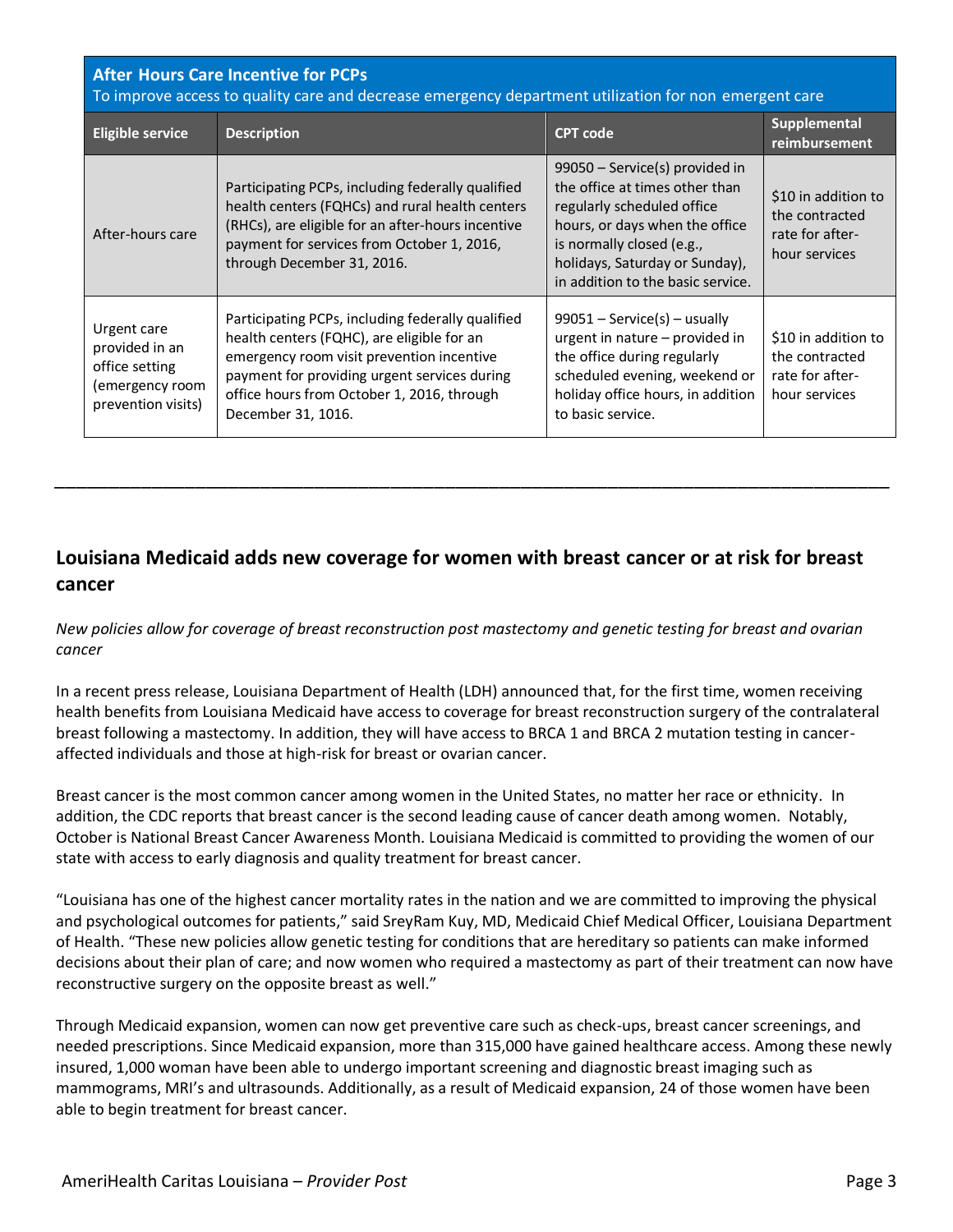This article sourced from [an October 6, 2016 press release](http://www.ldh.la.gov/index.cfm/newsroom/detail/4015) from LDH. More information regarding the new benefits can be found on the Health Plans' page of the Louisiana Health Department website at <http://www.ldh.la.gov/assets/docs/BayouHealth/HealthPlanAdvisories/2016/HPA16-25.pdf>

*\_\_\_\_\_\_\_\_\_\_\_\_\_\_\_\_\_\_\_\_\_\_\_\_\_\_\_\_\_\_\_\_\_\_\_\_\_\_\_\_\_\_\_\_\_\_\_\_\_\_\_\_\_\_\_\_\_\_\_\_\_\_\_\_\_\_\_\_\_\_\_\_\_\_\_\_\_* 

## **Medicaid Open Enrollment**

#### Open Enrollment for Healthy Louisiana Began September 1, 2016

 The Louisiana Department of Health began notifying enrollees by mail regarding open enrollment on September 1, 2016. Healthy Louisiana enrollees can also find information at [www.healthy.la.gov](http://www.healthy.la.gov/) or by contacting Healthy Louisiana at 1-855-229-6848 (TTY 1-855-526-3346).

*\_\_\_\_\_\_\_\_\_\_\_\_\_\_\_\_\_\_\_\_\_\_\_\_\_\_\_\_\_\_\_\_\_\_\_\_\_\_\_\_\_\_\_\_\_\_\_\_\_\_\_\_\_\_\_\_\_\_\_\_\_\_\_\_\_\_\_\_\_\_\_\_\_\_\_\_\_* 

# **Billing Updates and Reminders**

AmeriHealth Caritas Louisiana Claims Filing Instructions Manual Updates

We have made the following updates to our Claims Filing Instructions manual.

 **ICD-10 Diagnosis Codes Beginning with V, W, X, and Y and ICD-9 diagnosis codes beginning with E** are not acceptable in the primary or first field and/or the admitting diagnosis. ICD-10 codes beginning with V, W, X, and Y are equivalent to diagnoses that begin with E in the ICD-9 code set.

#### Medical Providers Treating Members for Behavioral Health Medication Supervision

 As a reminder, medical providers treating AmeriHealth Caritas Louisiana members for medication refills with a behavioral health diagnoses with the primary purpose of medication supervision should utilize the ICD-10 diagnosis code  for *Other Long-Term (Current) Drug Therapy* as the primary diagnosis.

*\_\_\_\_\_\_\_\_\_\_\_\_\_\_\_\_\_\_\_\_\_\_\_\_\_\_\_\_\_\_\_\_\_\_\_\_\_\_\_\_\_\_\_\_\_\_\_\_\_\_\_\_\_\_\_\_\_\_\_\_\_\_\_\_\_\_\_\_\_\_\_\_\_\_\_\_\_* 

## **Clinical Corner**

Assessment for Mental Health Rehabilitation Services (MHRS) for Adults

 As a reminder, assessments are completed to determine whether or not a member is eligible to receive MHRS. Please note, AmeriHealth Caritas Louisiana requires that an authorization request is submitted within 24 hours of completing the assessment. Here's what you need to know about these assessments and the required timeframes for submission.

- Assessments must be completed within 14 calendar days of the referral for services.
- • The treating and/or referring provider may complete the assessment to determine eligibility for an adult member to receive MHRS.
- • Within 24 hours of completing the assessment, the MHRS provider should submit the prior authorization request, including the assessment and qualifying LOCUS score of two or higher. Timely submission of the prior authorization will help to ensure timely processing of requests for authorization of services.
- Annual assessments are required for adults receiving MHRS on an on-going basis.

#### AmeriHealth Caritas Louisiana – *Provider Post* Page 4